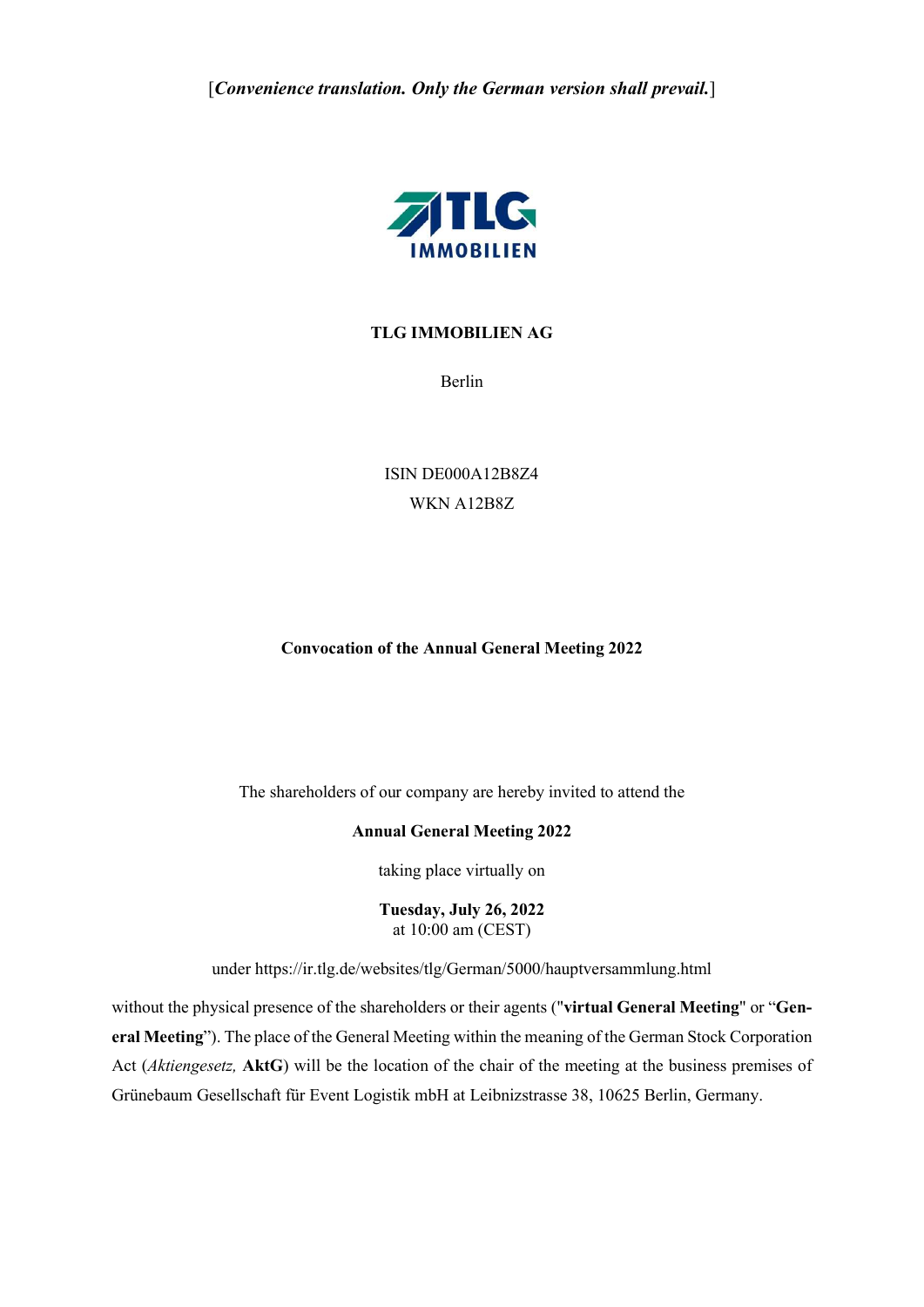#### Format as a virtual General Meeting

With the consent of the Supervisory Board, the Management Board of the company has decided pursuant to Section 1 para. 2 sentence 1 and para. 6 sentence 1 of the Act Concerning Measures Under the Law of Companies, Cooperative Societies, Associations, Foundations and Commonhold Property to Combat the Effects of the COVID-19 Pandemic of 27 March 2020, last amended by Article 15 of the law of 10 September 2021 ("GesRuaCOVBekG") to hold the Annual General Meeting of the company in the year 2022 as a virtual General Meeting without the physical presence of the company's shareholders or their agents.

## A physical participation of the shareholders or their agents in the General Meeting is excluded.

The attending members of the Management Board and the company's agents will be physically present at the location of the chair of the meeting.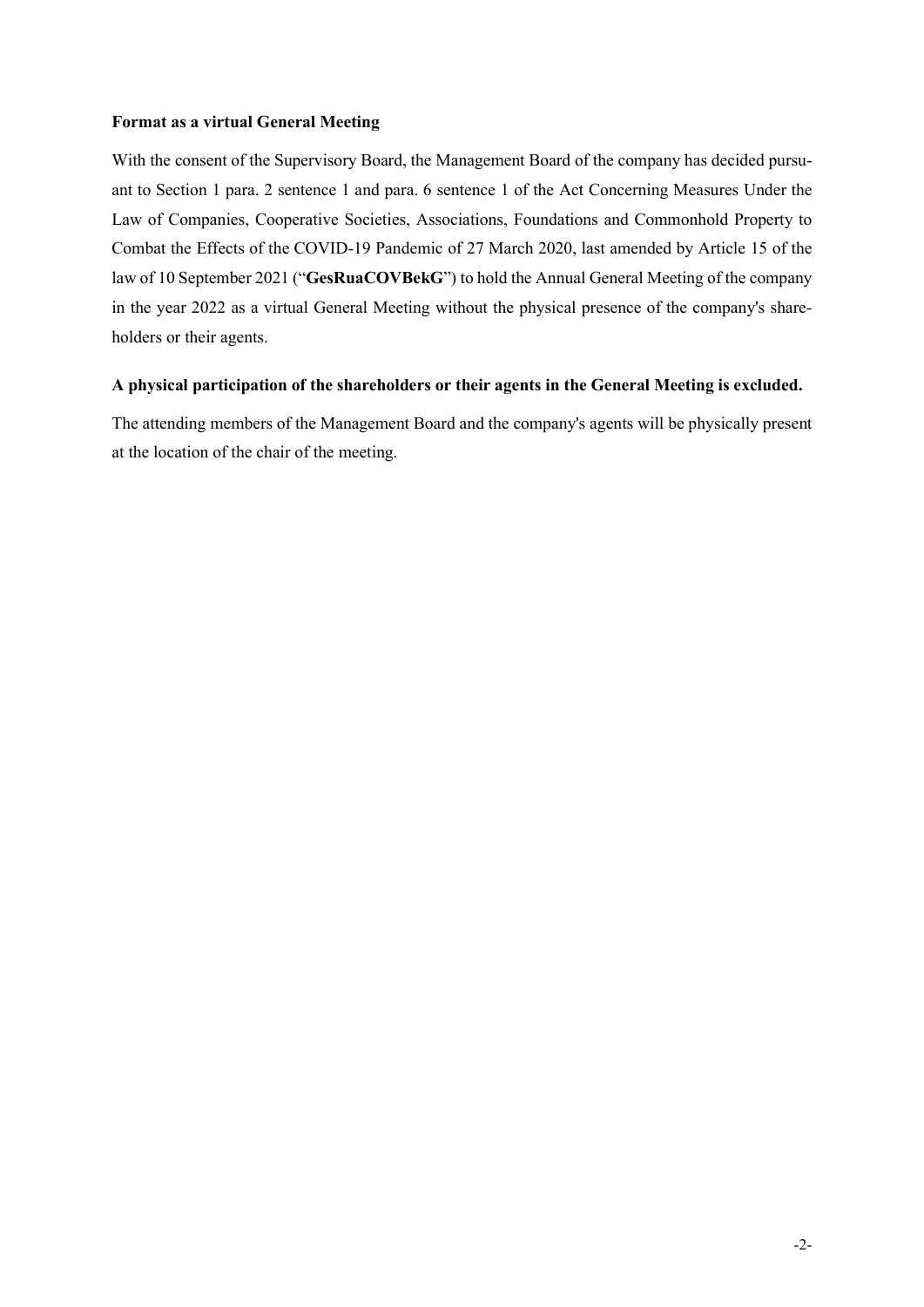- I. Agenda
- 1. Presentation of the adopted annual financial statements and the consolidated financial statements as at December 31, 2021 approved by the Supervisory Board, the management reports for the company and the company's group, including the report of the Supervisory Board for the 2021 financial year

The Supervisory Board has approved the annual financial statements prepared by the Management Board and the consolidated financial statements. The annual financial statements are therefore adopted. Consequently, a resolution by the General Meeting regarding agenda item 1 is neither intended nor necessary. However, the aforementioned documents must be made available to the General Meeting and explained by the Management Board and – in the case of the report of the Supervisory Board – by the chairman of the Supervisory Board. As part of their right to information, shareholders will have the opportunity to ask questions regarding the documents.

# 2. Resolution on the appropriation of net retained profit of TLG IMMOBILIEN AG for the 2021 financial year

The Management Board and Supervisory Board propose that the net retained profit of EUR 570,170,891.28, as reported in the adopted annual financial statements for the financial year ended on December 31, 2021, be utilised as follows:

Distribution to the shareholders:

| Payment of a dividend of EUR 0.94 per no-par-value share with      |            |                  |
|--------------------------------------------------------------------|------------|------------------|
| dividend rights for the 2021 financial year; for 106,708,452 no-   |            |                  |
| par-value shares with dividend rights, this corresponds to a total |            |                  |
| of                                                                 | <b>EUR</b> | 100, 305, 944.88 |
| Profits carried forward                                            | EUR        | 469,864,946.40   |
| Net retained profit                                                | EUR        | 570,170,891.28   |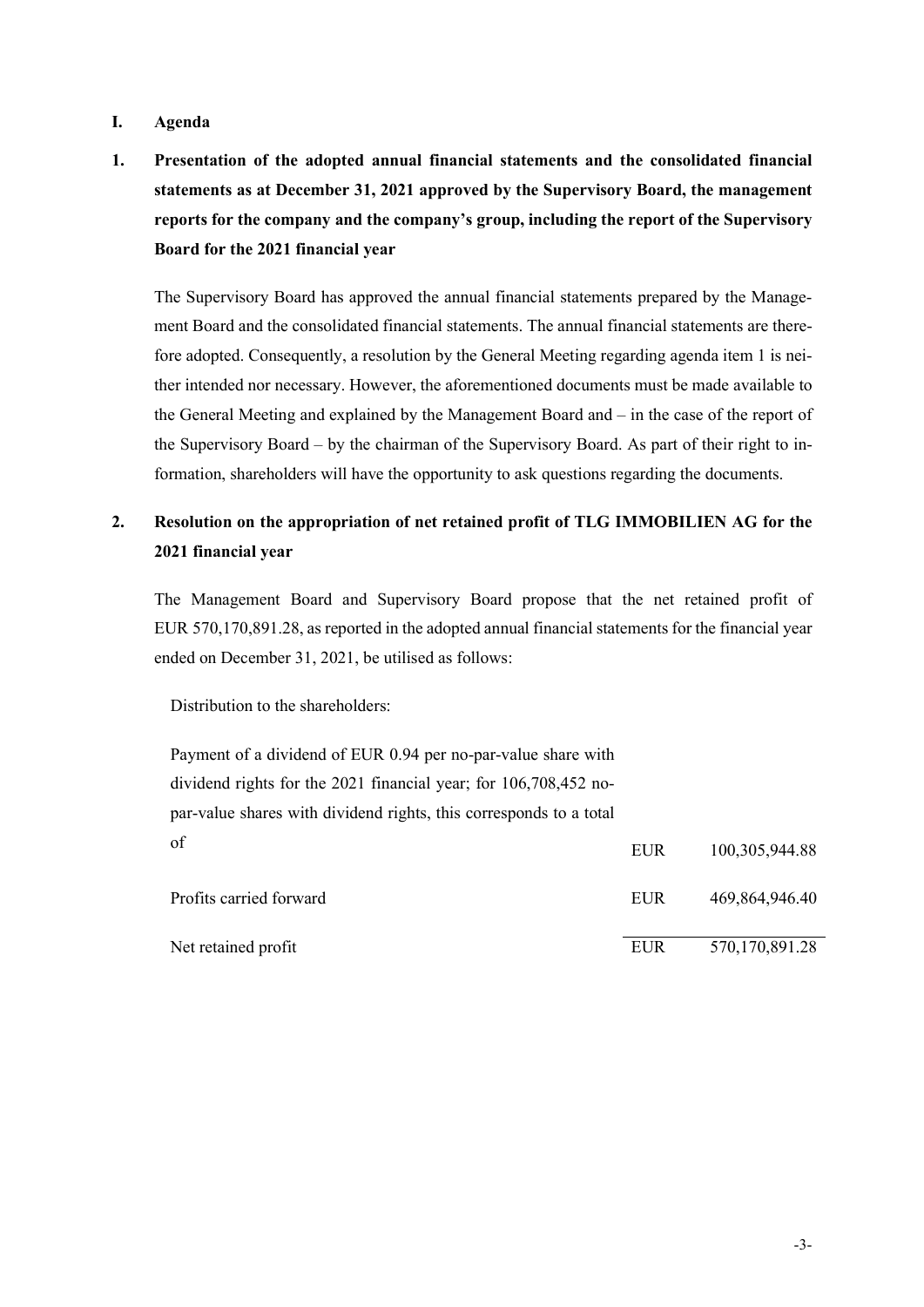The amounts presented for the appropriation of profit and profits carried forward are based on the no-par shares with dividend rights existing at June 13, 2022. Should the number of no-parvalue shares with dividend rights for the 2021 financial year increase by the date of the General Meeting, in particular on account of compensation requests from outside shareholders of WCM Beteiligungs- und Grundbesitz-Aktiengesellschaft pursuant to the control agreement between the company and WCM Beteiligungs- und Grundbesitz-Aktiengesellschaft and corresponding issuances of new shares of the company from the Contingent Capital 2017/III (Article 7a of the Articles of Association of the company), the Management Board and Supervisory Board shall submit a proposal to the General Meeting that is adjusted based on this increase, while still providing for a dividend of EUR 0.94 per no-par share with dividend rights. When the number of no-par shares with dividend rights and therefore the total amount of the paid dividend increases by EUR 0.94 per newly issued share, the profits carried forward will decrease accordingly.

Assuming a corresponding resolution is passed, the dividend rights mature on the third business day following the resolution of the General Meeting, *i.e.* July 29, 2022, pursuant to Section 58 para. 4 sentence 2 AktG.

# 3. Resolution on the exoneration of the members of the Management Board for the 2021 financial year

The Management Board and Supervisory Board propose that the members of the Management Board in office in the 2021 financial year be exonerated for that financial year.

# 4. Resolution on the exoneration of the members of the Supervisory Board for the 2021 financial year

The Management Board and Supervisory Board propose that the members of the Supervisory Board in office in the 2021 financial year be exonerated for that financial year.

# 5. Resolution on the appointment of the auditor of the annual and consolidated financial statements as well as the auditor for the auditor's review, if any, of additional interim financial information

The Supervisory Board, based on a recommendation of its Audit Committee, proposes the appointment of FAIR AUDIT GmbH Wirtschaftsprüfungsgesellschaft, Raboisen 38, 20095 Hamburg,

a) as auditor of the annual financial statements and consolidated financial statements for the 2022 financial year; as well as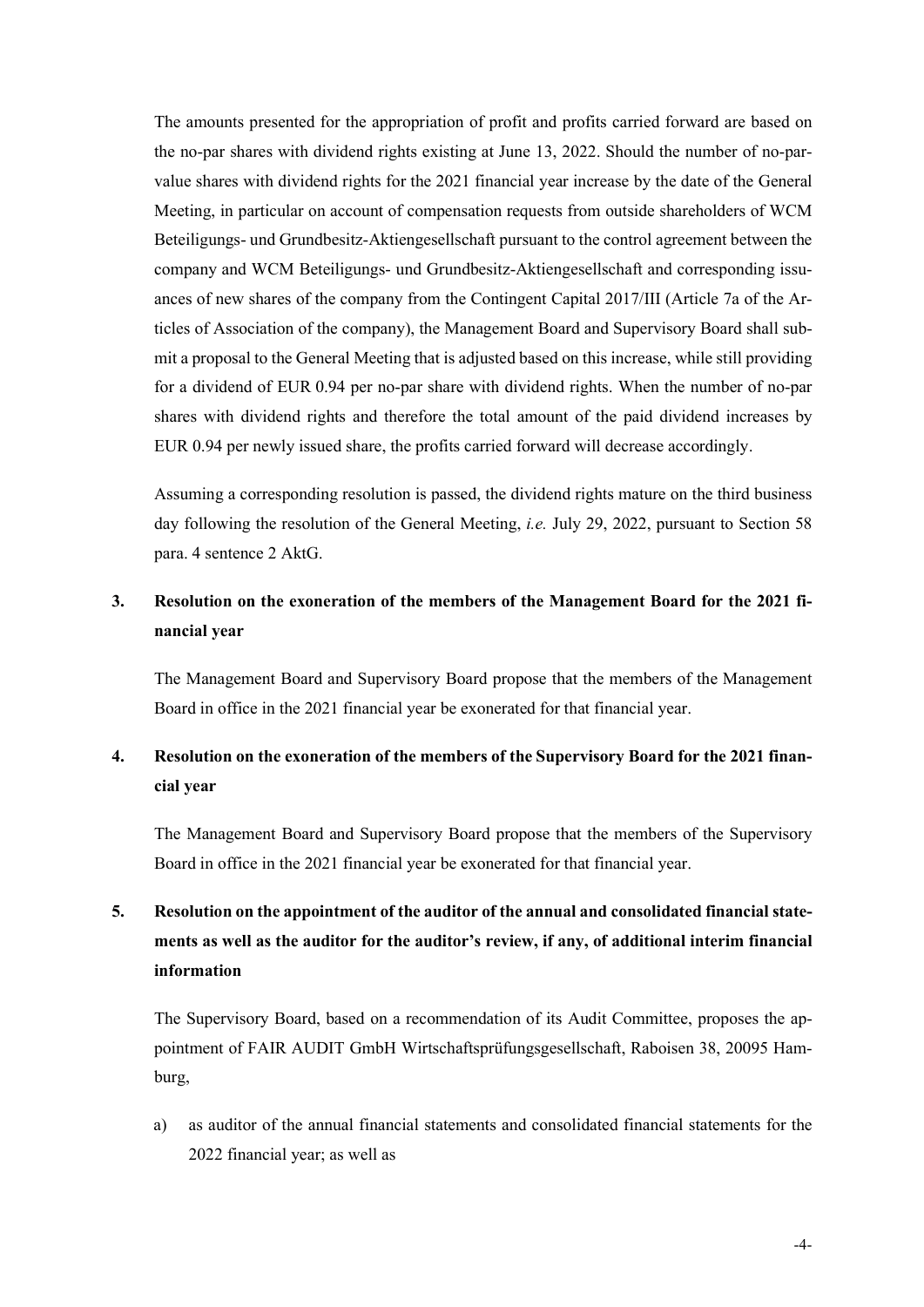b) as auditor in case of an auditor's review of additional interim financial information for the first quarter of the 2023 financial year, as auditor for such an auditor's review.

In its recommendation, the Audit Committee stated that this is free from undue influence by third parties and that no clause restricting the selection options within the meaning of Article 16 para. 6 of the EU Statutory Audit Regulation (Regulation (EU) No. 537/2014) has been imposed on it.

FAIR AUDIT GmbH Wirtschaftsprüfungsgesellschaft, Hamburg, has declared to the Supervisory Board that no business, financial, personal or other relationships exist between it, its executive bodies and audit managers on the one hand and the company and its executive body members on the other hand that could give rise to doubts about their independence.

## II. Further information on the convocation

# 1. Total number of shares and voting rights at the time of the convocation of the General Meeting

At the time of the convocation of the General Meeting, the share capital of the company amounts to EUR 113,141,998.00 and is divided into 113,141,998 no-par value shares. Every no-par value share carries one vote at the general meeting. The company holds 6,433,546 own shares, from which it has no voting rights, at the time of the convocation.

# 2. Holding of the General Meeting as a virtual General Meeting with no physical attendance by the shareholders or their agents

With the consent of the Supervisory Board, the Management Board of the company has decided to hold the General Meeting of the company also for the year 2022 as a virtual General Meeting without the physical presence of the company's shareholders or their agents. This decision was made on the basis of the GesRuaCOVBekG.

A physical participation of the shareholders or their agents in the General Meeting is excluded.

The shareholders have the option to exercise their voting rights in writing or by electronic communication, and their right to ask questions and object by electronic communication, either in person or by agent. They can follow the entire General Meeting by means of video and audio transmission on the password-protected website provided by the company (the "Online Portal") at

https://ir.tlg.de/websites/tlg/German/5000/hauptversammlung.html.

## 3. Conditions for exercising voting and questioning rights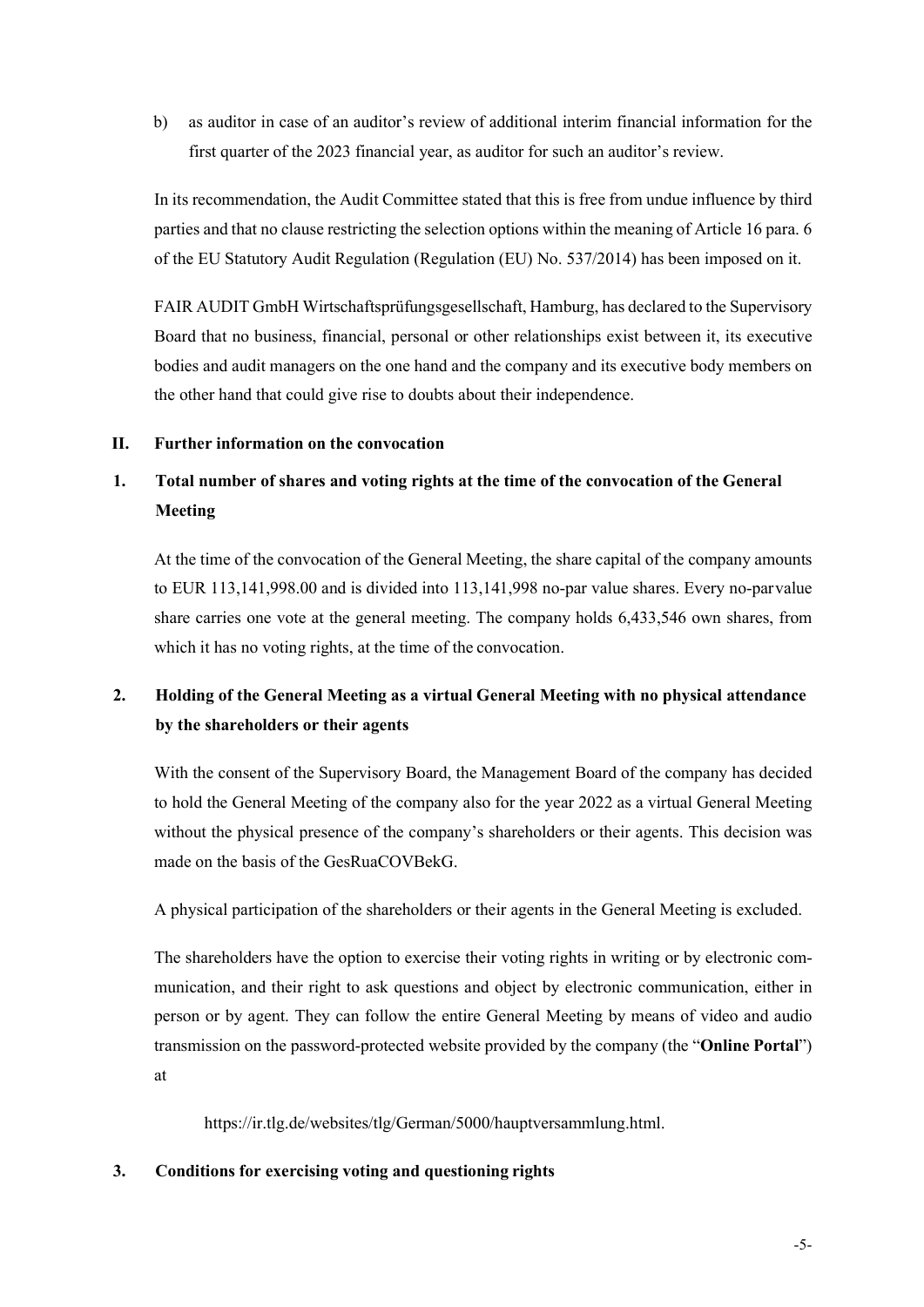Only those shareholders who have registered in good time are entitled to exercise the right to ask questions in connection with the virtual General Meeting (see below), to exercise voting rights by postal vote, and to grant power of attorney.

Therefore, the registration must have been received by the company no later than 24:00 CEST on Tuesday, July 19, 2022 under the following address

TLG IMMOBILIEN AG c/o Link Market Services GmbH Landshuter Allee 10 80637 Munich Germany Email: inhaberaktien@linkmarketservices.de

and the holders of bearer shares must have provided the company with special evidence of their shareholding in order to prove that they were a shareholder of the company at the beginning of the 21st day before the general meeting, i.e., on Tuesday, July 5, 2022 at 00:00 CEST (record date). In order to prove such shareholding, a special evidence of the shareholding issued by the ultimate intermediary is sufficient.

It should be noted that in the notification of the company pursuant to Section 125 AktG, which is to be prepared in form and substance in accordance with EU Implementing Regulation 2018/1212, a recording date needs to be listed in field C5 of Table 3 of the EU Implementing Regulation 2018/1212. This recording date specified in the notification pursuant to Section 125 AktG (in the present case: July 4, 22:00 UTC) is therefore not identical with the statutory record date (in the present case: July 5, 2022, 0:00 CEST). In this respect, the company follows the recommendation of the Implementation Guide of the Association of German Banks (Bundesverband deutscher Banken) on the Shareholder Rights Directive II (Directive (EU) 2017/828) for the German market.

The evidence of shareholding must be received by the company at the aforementioned address no later than 24:00 CEST on Tuesday, July 19, 2022. The registration and evidence of shareholding must be submitted in text form (Section 126b of the German Civil Code (BGB)) and in German or and/English language.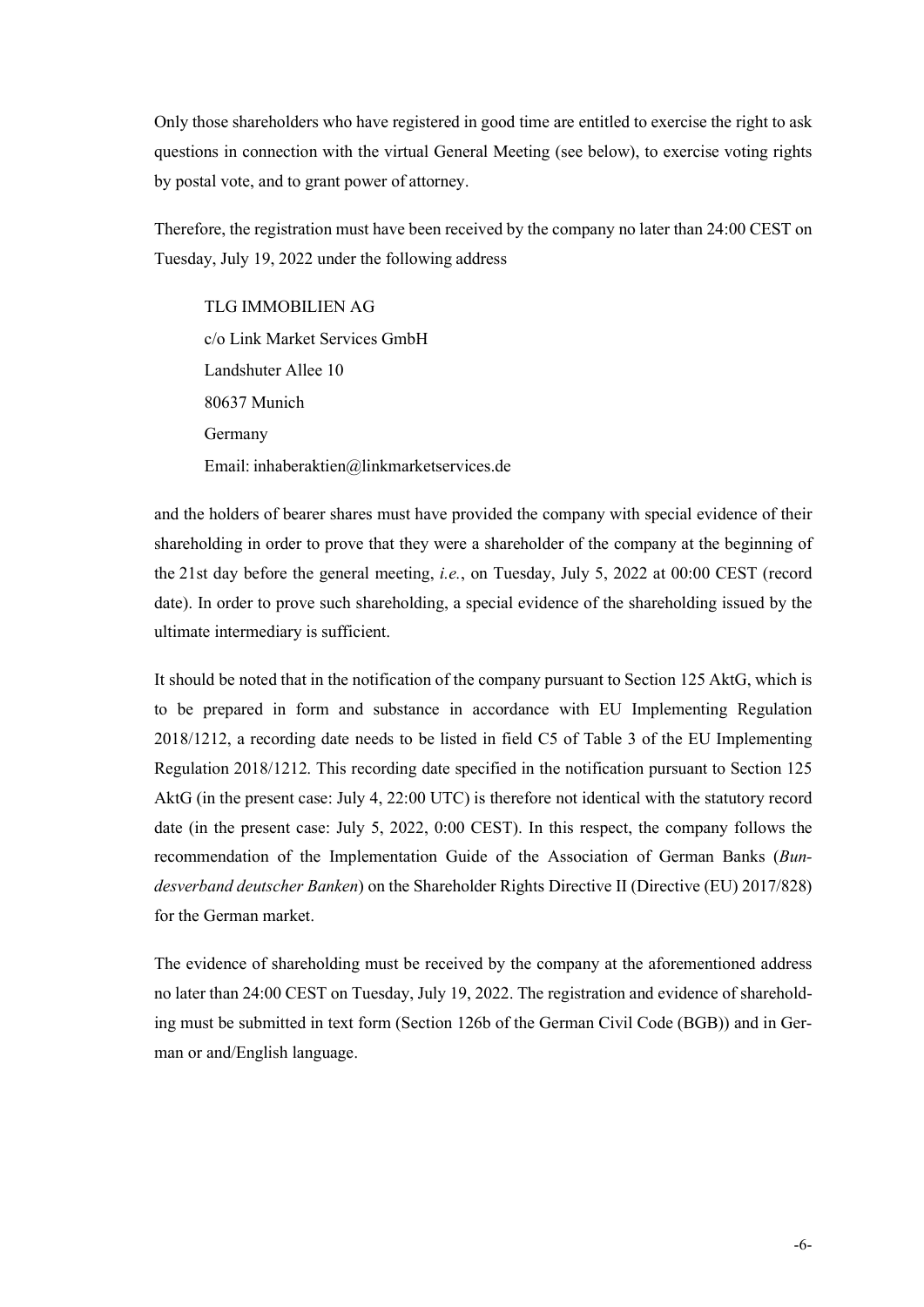After due registration, voting cards for the General Meeting including the access information for the password-protected Online Portal of the company will be sent. In order to ensure timely receipt of the voting cards, shareholders are asked to register and send evidence of their shareholding to the company in good time.

At

https://ir.tlg.de/websites/tlg/German/5000/hauptversammlung.html

the company will operate an online portal from Tuesday, July 5, 2022. Via the online portal, duly registered shareholders and their agents can, among other things, exercise their voting rights, grant proxies and submit questions. In order to use the online portal, shareholders must log in with the access code that they receive with their voting card. The various options for exercising rights then appear in the form of buttons and menus on the user interface of the online portal.

### 4. Significance of the record date

When it comes to exercising voting rights, only those persons who have provided special evidence of their shareholding are considered shareholders vis-à-vis the company. The scope of voting rights is solely based on the shareholding as of the record date. The record date does not create any restrictions on the disposal of the shareholding. Even in the event of a full or partial disposal of the shareholding after the record date, the scope of the voting rights is solely based on the shareholding as of the record date (i.e., any disposal of shares after the record date does not affect the scope of voting rights). The same applies to acquisitions or additional acquisitions of shares after the record date. Persons who do not hold any shares on the record date and subsequently become shareholders only have the right to vote with respect to their shares if and to the extent that they have been authorized or given the right to do so by the person entitled to exercise these rights on the record date.

#### 5. Procedure for voting by shareholders

Shareholders or their representatives can only exercise their voting right by postal vote, either by mail, by way of electronic communication by email or by using the Online Portal and by granting power of attorney to the proxies of the company. Only shareholders who are duly registered by Tuesday, July 19, 2022, 24:00 CEST, and who have duly furnished evidence of shareholding are entitled to exercise the voting rights of shareholders by postal vote and to grant power of attorney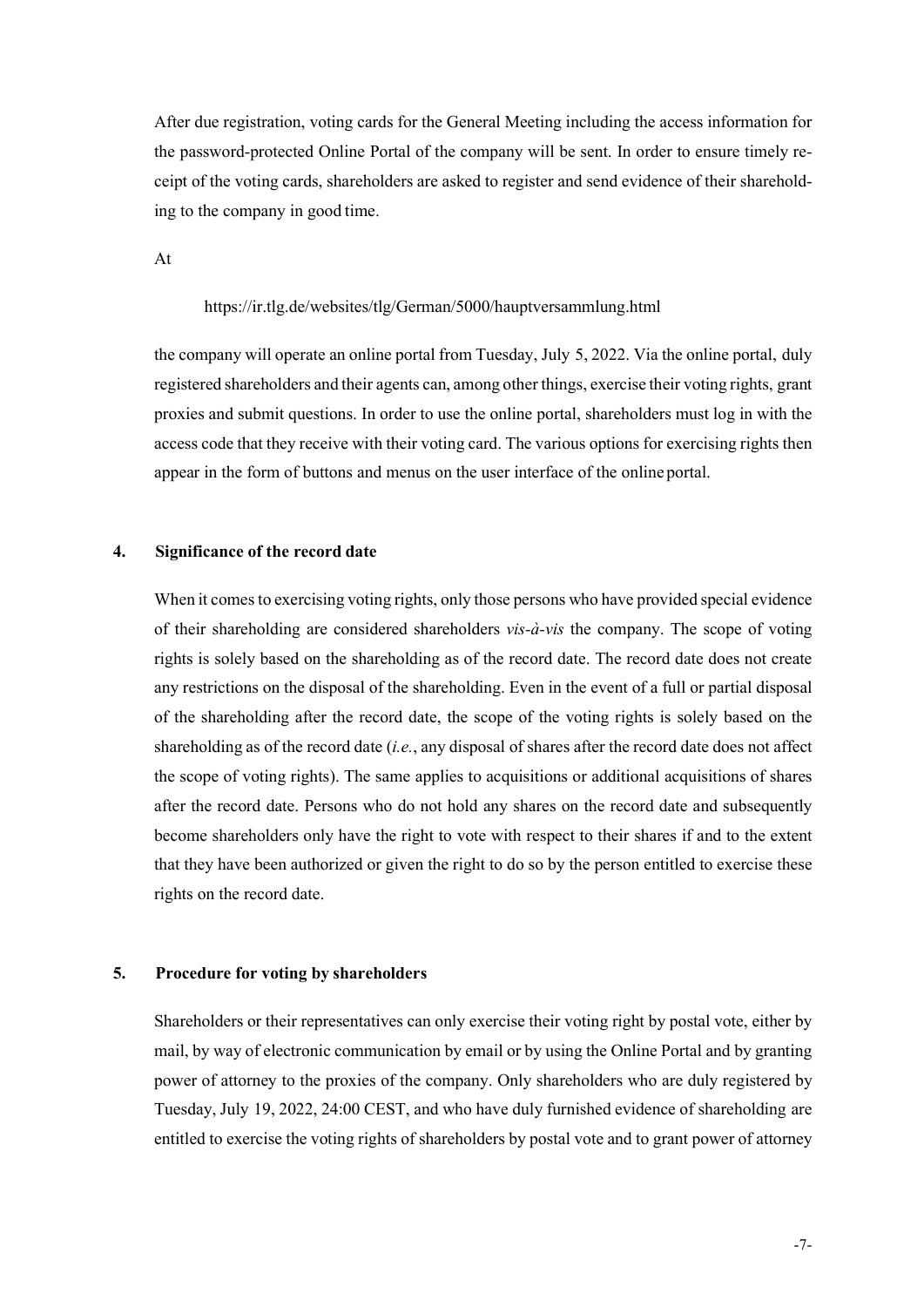to the proxies of the company (as specified above). For the exercised voting rights, the holding of shares proven on the record date is decisive.

Subject to voting in the Online Portal, votes may be cast by postal vote in text form in German or English by post or by way of electronic communication (by email) to the following address:

TLG IMMOBILIEN AG c/o Link Market Services GmbH Landshuter Allee 10 80637 Munich Germany or by email: inhaberaktien@linkmarketservices.de

Shareholders may exercise their voting rights by postal vote by mail or by way of electronic communication by email using the postal vote form sent with the voting card. The postal vote form can also be downloaded from the company's website at

https://ir.tlg.de/websites/tlg/German/5000/hauptversammlung.html.

Postal votes cast in this way must reach the company no later than Monday, July 25, 2022, 24:00 CEST. Up to this date, they can also be changed or revoked in the manner described above.

Voting by postal vote can also be done from July 5, 2022, using the password-protected Online Portal on the company's website at

https://ir.tlg.de/websites/tlg/German/5000/hauptversammlung.html.

For this purpose, the "postal vote" button in the online portal is provided. In this way, postal votes can be cast, changed or revoked even on the day of the General Meeting up to the start of voting.

In the case of multiple declarations received, the last vote received has priority. If different declarations are received via different transmission channels and it is not clear which declarations were last made, those declarations made by email will be taken into account, unless a vote is cast online on the day of the General Meeting in the Online Portal.

The casting of votes by postal vote is limited to voting on the proposals of the Management Board and/or Supervisory Board that are published in the convocation of the General Meeting and to any resolutions based on a published proposal by shareholders as additions to the agenda pursuant to Section 122 para. 2 AktG, countermotions pursuant to Section 126 AktG or election proposals pursuant to Section 127 AktG. A vote cast by postal vote on agenda item 2 shall also applies to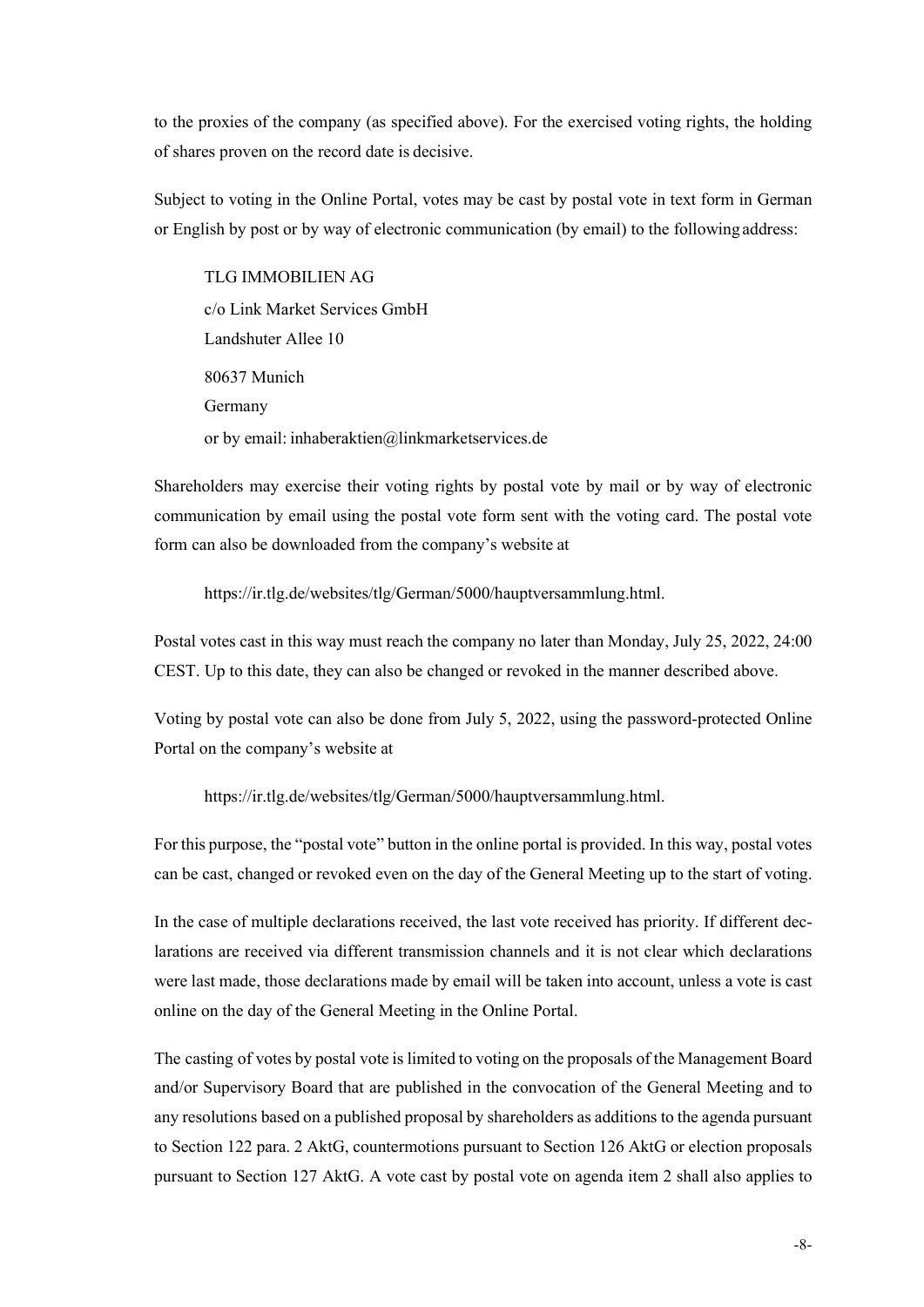an adjusted profit appropriation proposal due to a possible change in the number of shares entitled to dividends.

### 6. Procedure for voting by agent

Shareholders can also have their voting rights exercised by an agent, such as an intermediary, a shareholders' association, a voting rights advisor or a person commercially offering the exercise of voting rights to shareholders at the General Meeting ("commercial agent"). Even where a shareholder is represented by a proxy, the registration of the shareholder in due time and the submission of evidence of shareholding in due time as described above are still required.

Even agents cannot physically attend the General Meeting themselves but are limited to exercising their voting rights as described in Clause II.5 of this convocation. They must therefore themselves cast their votes as described above for the shareholders by postal vote or by proxy authorization and instructions to the company's proxies. With regard to the exercise of the right of question and of objection, Clause II.8.d) and Clause II.10 of this convocation apply equally to agents of shareholders.

The granting of the power of attorney, its revocation and proof regarding the power of attorney vis-à-vis the company must be submitted in text form, unless an intermediary or a shareholders' association, a voting rights advisor or a commercial agent pursuant to Section 135 para. 8 AktG are authorized to exercise such voting rights.

If a power of attorney to exercise voting rights is granted to an intermediary, a shareholders' association, a voting rights advisor or a commercial agent, the text form is not required. However, the authorization must be recorded by the agent in a verifiable way. Furthermore, it must be complete and may only contain statements connected to the exercise of voting rights. Shareholders who wish to authorize an intermediary, a shareholders' association, a voting rights advisor or a commercial agent to exercise their voting rights on their behalf are asked to coordinate on the form of the power of attorney with the person that is to act as authorized representative. These persons can also exercise their voting rights by postal vote within the specified deadlines, as described in Clause II.5 of this convocation, or by sub-proxy.

If the shareholder authorizes more than one person, the company may reject one or more of these agents.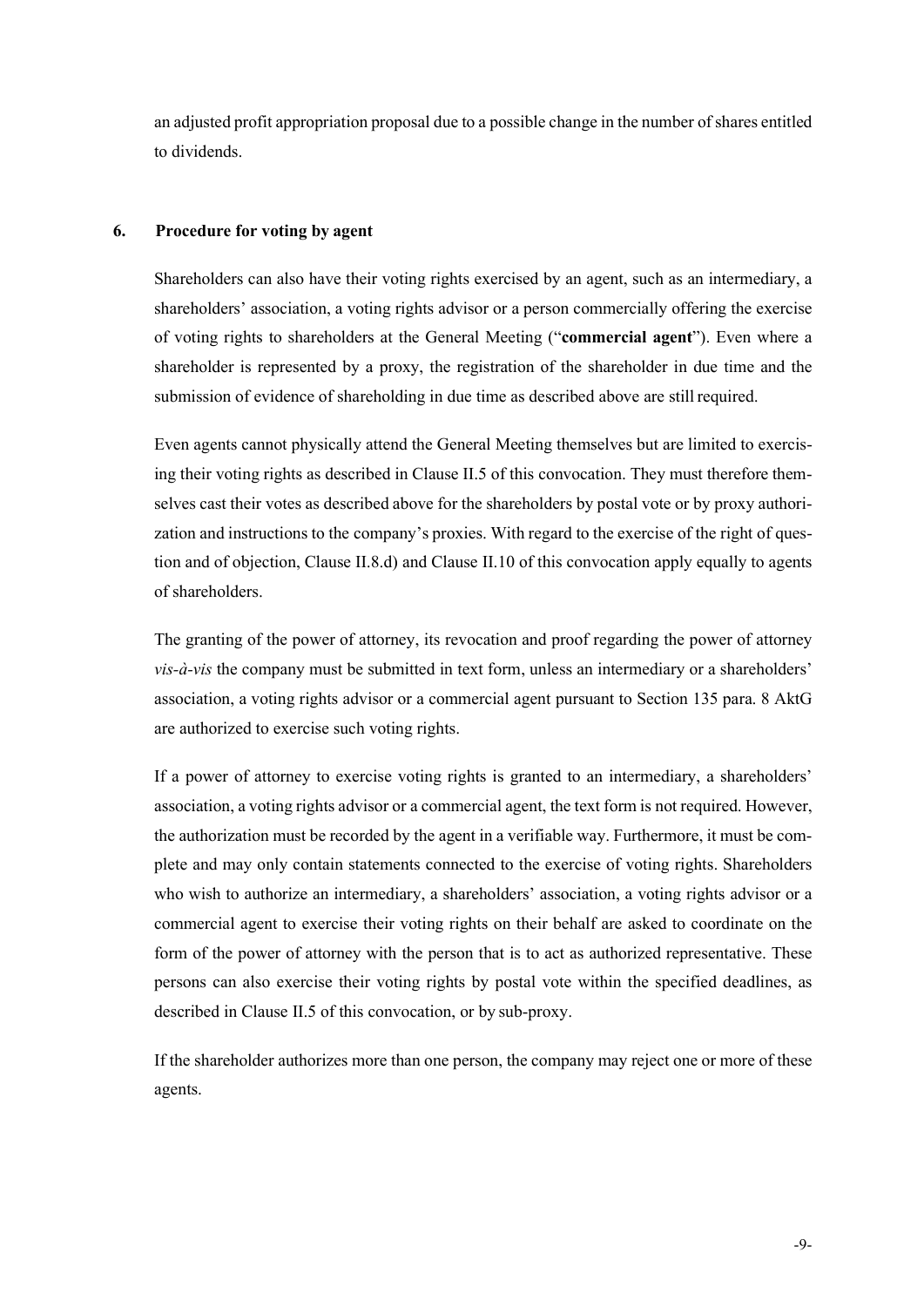Shareholders who wish to appoint a representative are requested to use the form provided by the company for this purpose. A proxy form can also be found on the voting card sent to the shareholder after successful registration. In addition, a proxy form will be available for download on the company's website at

https://ir.tlg.de/websites/tlg/German/5000/hauptversammlung.html.

The granting of the power of attorney, its revocation and proof of the appointment of an agent must be received by the company in text form in German and/or English by post or by electronic communication (via email) at the following address:

TLG IMMOBILIEN AG c/o Link Market Services GmbH Landshuter Allee 10 80637 Munich Germany or by email: inhaberaktien@linkmarketservices.de

The granting of the power of attorney, its revocation and proof of the appointment of an agent vis-à-vis the company can also be made from Tuesday, July 5, 2022 using the password-protected Online Portal on the company's website at

https://ir.tlg.de/websites/tlg/German/5000/hauptversammlung.html

in line with the designated procedure. For this purpose, the button "Power of Attorney to Third Parties" is provided in the Online Portal. In this way, the aforementioned declarations relating to the granting, amendment or revocation of the power of attorney can be made until the start of voting on the day of the general meeting.

The electronic access of the agent via the Online Portal requires that the agent receives the access code sent with the voting card from the person granting the power of attorney. The use of the access code by the agent is also deemed to be proof of authorization.

Intermediaries, shareholders' associations, voting rights advisors or other persons within the meaning of Section 135 para. 8 AktG who represent a number of shareholders are recommended to contact the company at the above contact address in advance of the General Meeting with regard to the exercise of voting rights.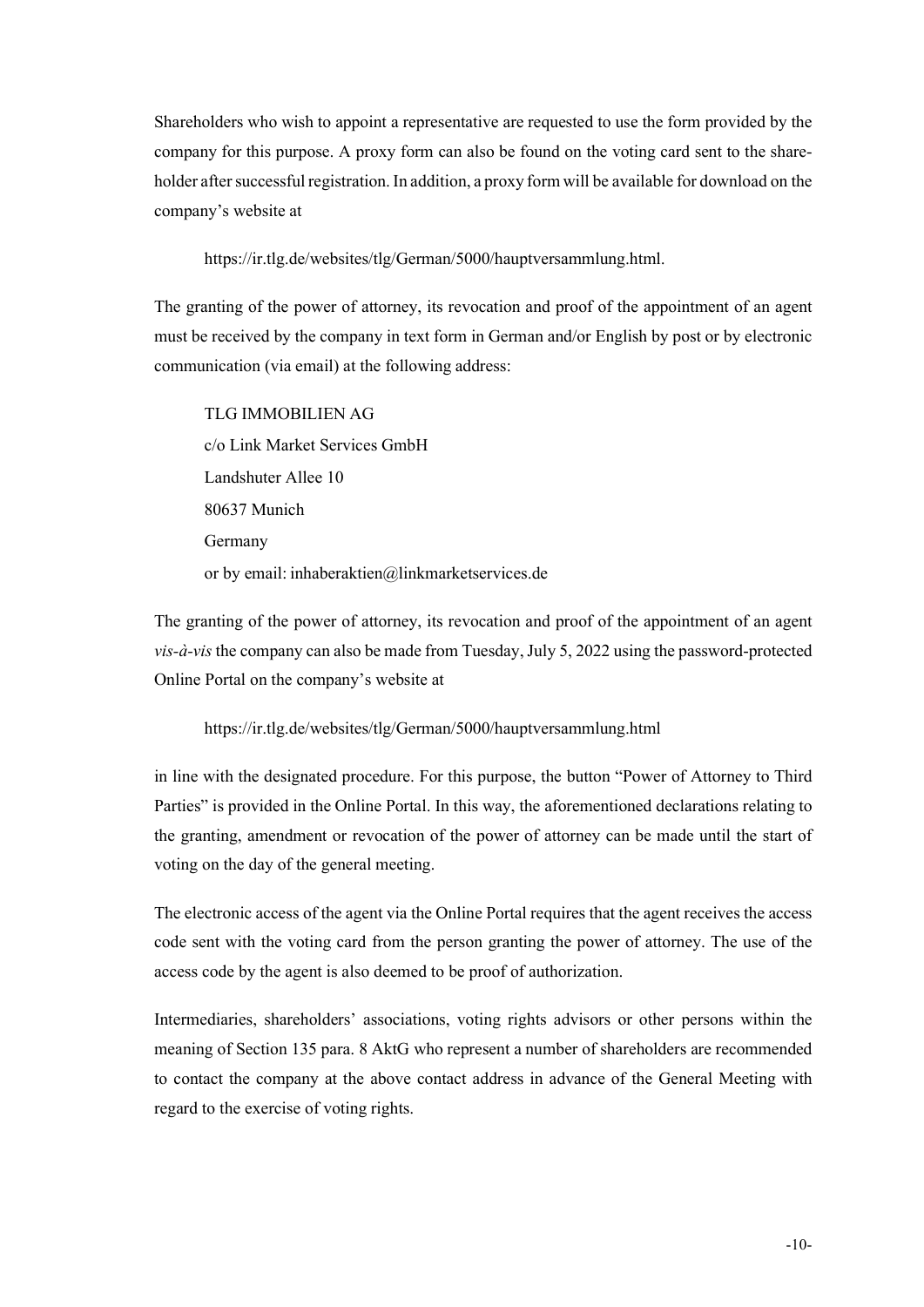#### 7. Procedure for voting by proxies appointed by the company

Furthermore, the company offers its shareholders the opportunity to authorize persons nominated by the company as proxy who are bound by the shareholder's instructions. The proxies are required to vote as instructed; they are not allowed to exercise the voting rights at their own discretion. It should be noted that the proxies can only vote on those items of the agenda with respect to which shareholders issue clear instructions and that the proxies cannot accept any instructions on procedural motions, neither in the run-up to nor during the general meeting. Likewise, the proxies cannot accept any instructions to request to speak, to file objections to resolutions of the General Meeting or to submit questions or motions.

Prior to the General Meeting, such power of attorney with instructions to the proxies can be granted using the power of attorney and instructions form, which the duly registered shareholders receive together with the voting card to the general meeting. The corresponding form is also available for download on the company's website at

https://ir.tlg.de/websites/tlg/German/5000/hauptversammlung.html.

The power of attorney, the issuing of instructions to the proxies designated by the company and their revocation must be received by the company no later than Monday, July 25, 2022, 24:00 CEST in text form in German or English by post or by electronic communication (via email) at the following address:

TLG IMMOBILIEN AG c/o Link Market Services GmbH Landshuter Allee 10 80637 Munich Germany or by email: inhaberaktien@linkmarketservices.de

The power of attorney of the company's proxies, the issuing of instructions and their revocation can also be made from Tuesday, July 5, 2022 using the password-protected Online Portal on the company's website at

https://ir.tlg.de/websites/tlg/German/5000/hauptversammlung.html.

For this purpose, the button "Power of Attorney and Voting Instructions" is provided in the Online Portal. In this way, the granting, amendment or revocation of proxies and instructions to the company's proxies can be carried out up to the start of voting on the day of the general meeting.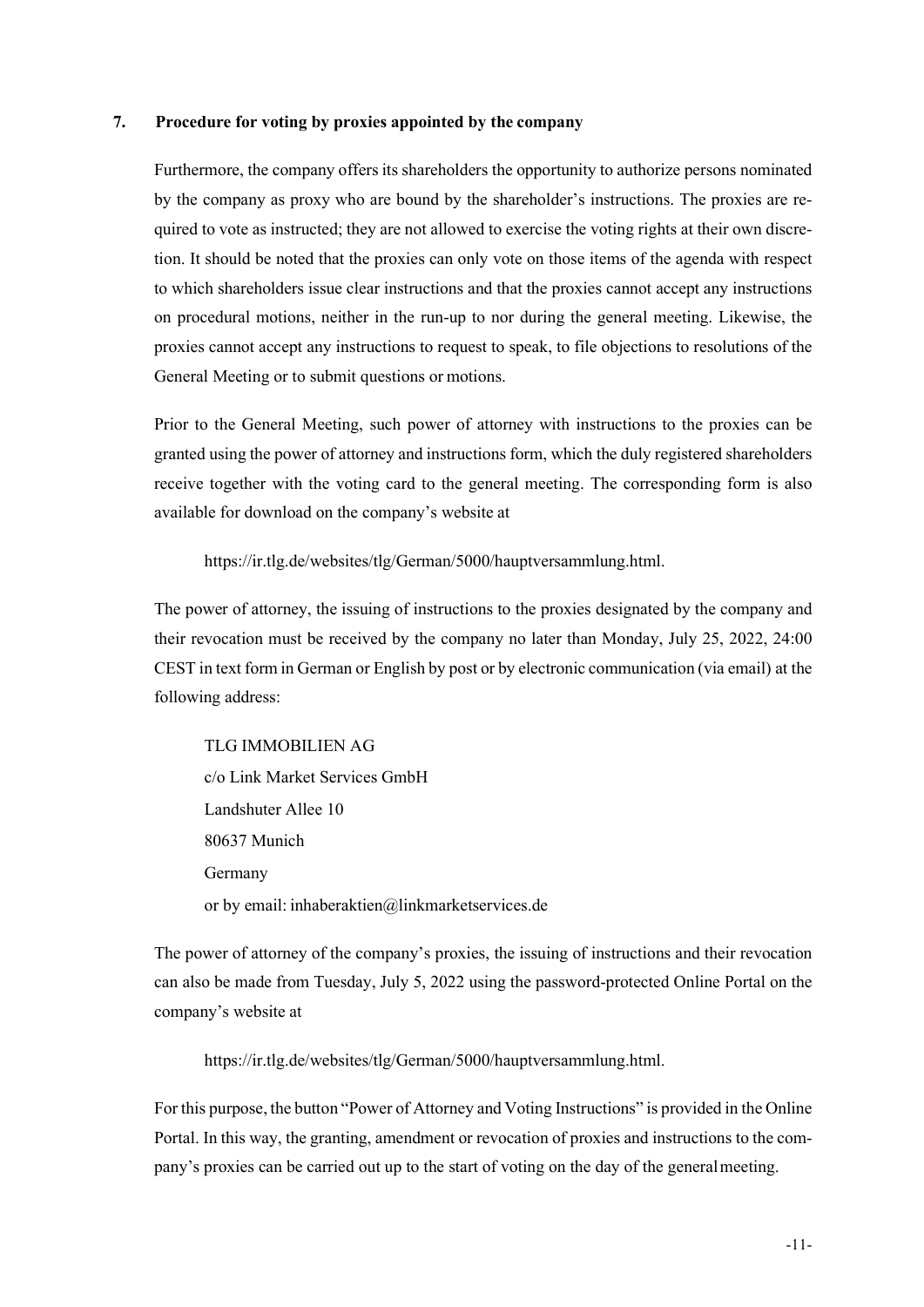#### 8. Further rights of shareholders

### a) Motions by shareholders to add items to the agenda pursuant to Section 122 para. 2 AktG

Pursuant to Section 122 para. 2 AktG, shareholders whose combined shareholdings amount to one twentieth of the share capital of the company or a proportionate amount of EUR 500,000.00 (corresponding to 500,000 shares) may request that items be placed on the agenda and published. Each new item must be accompanied by a reasoning or a draft resolution.

Such a request for additional items must be submitted to the Management Board in writing and must be received by the company at least 24 days prior to the General Meeting; the day of receipt and the day of the General Meeting are not taken into account when calculating this period. Therefore, the last possible date of receipt is Friday, July 1, 2022, 24:00 CEST. Requests for additional items received at a later point in time will be disregarded.

The relevant shareholders must prove that they have held their shares for at least 90 days prior to the date the request was received by the company and that they will hold the shares until the Management Board decides on the request to add additional agenda items, with Section 70 of AktG being applied to the calculation of the period of share ownership. A postponement from a Sunday, a Saturday or a public holiday to a preceding or following working day is not possible. Sections 187 to 193 BGB do not apply accordingly.

Please send any supplementary requests to the following address:

TLG IMMOBILIEN AG Management Board Office of the General Meeting 2022 Hausvogteiplatz 12 10117 Berlin Germany

Any additions to the agenda to be published will be published in the Federal Gazette without undue delay upon receipt of the request. They will also be announced on the company's website at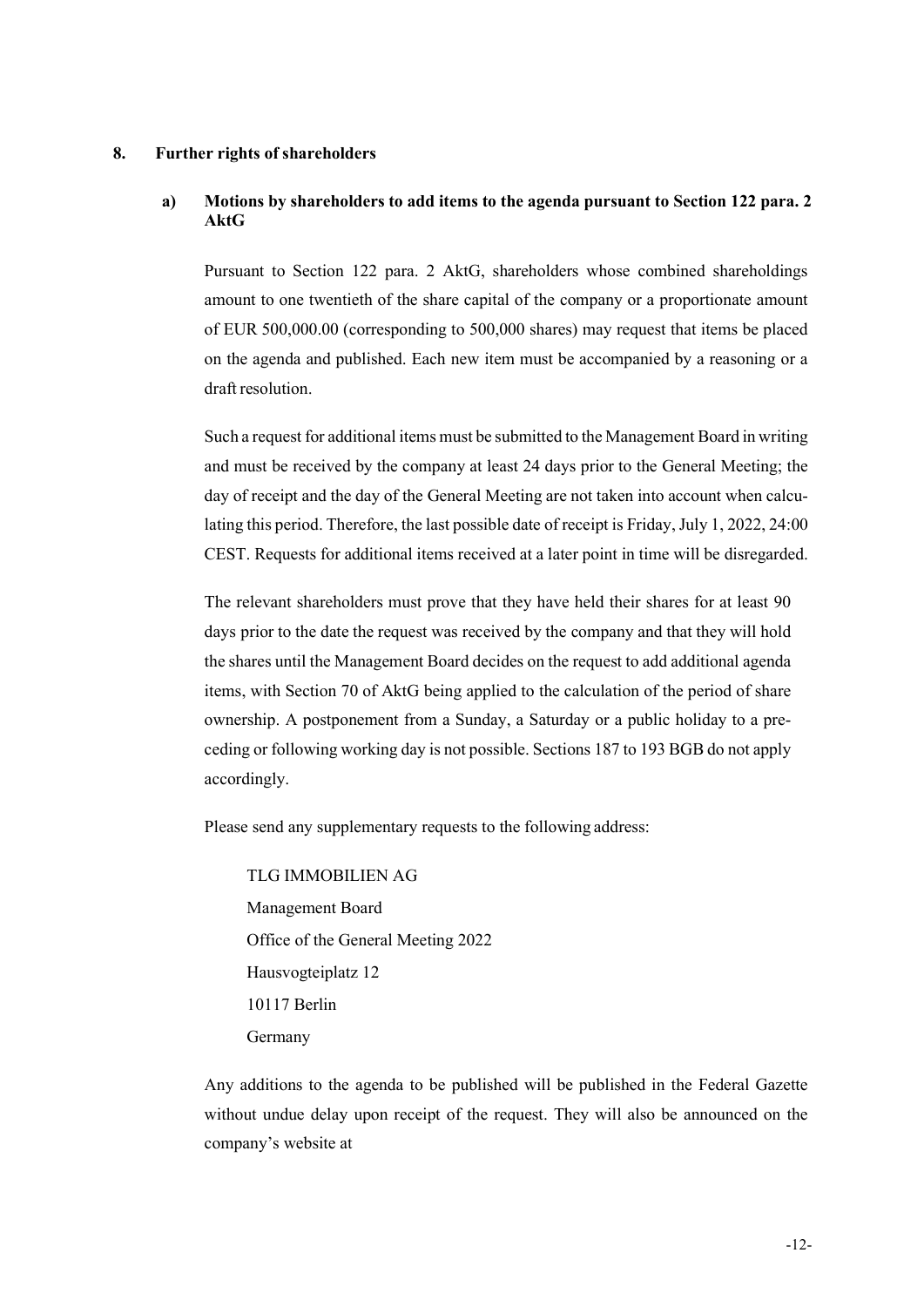#### https://ir.tlg.de/websites/tlg/German/5000/hauptversammlung.html

and communicated to the shareholders in accordance with Section 125 para. 1 sentence 3 para. 2 AktG.

#### b) Countermotions of shareholders pursuant to Section 126 para. 1 AktG

Each shareholder has the right to submit a countermotion to the proposals of the Management Board and/or the Supervisory Board regarding certain items of the agenda at the General Meeting.

Countermotions received by the company at least 14 days prior to the General Meeting at the address below, not taking into account the date of receipt and the date of the general meeting, i.e., by no later than by no later than 24:00 CEST on Monday, July 11, 2022, will immediately be made available on the company's website at

https://ir.tlg.de/websites/tlg/German/5000/hauptversammlung.html

along with the name of the shareholder, as well as a reasoning and/or comments by the management, if any (see Section 126 para. 1 sentence 3 AktG).

In Section 126 para. 2 AktG, the law enumerates situations where a countermotion and the corresponding reasoning, if any, need not be made available on the website. These situations are described on the company's website at

https://ir.tlg.de/websites/tlg/German/5000/hauptversammlung.html.

In particular, there is no need to make the reasoning, if any, available if it comprises more than 5,000 characters.

Only the following address is relevant for the transmission of countermotions along with the respective reasoning, if any:

TLG IMMOBILIEN AG Investor Relations Hausvogteiplatz 12 10117 Berlin Germany Email: ir@tlg.de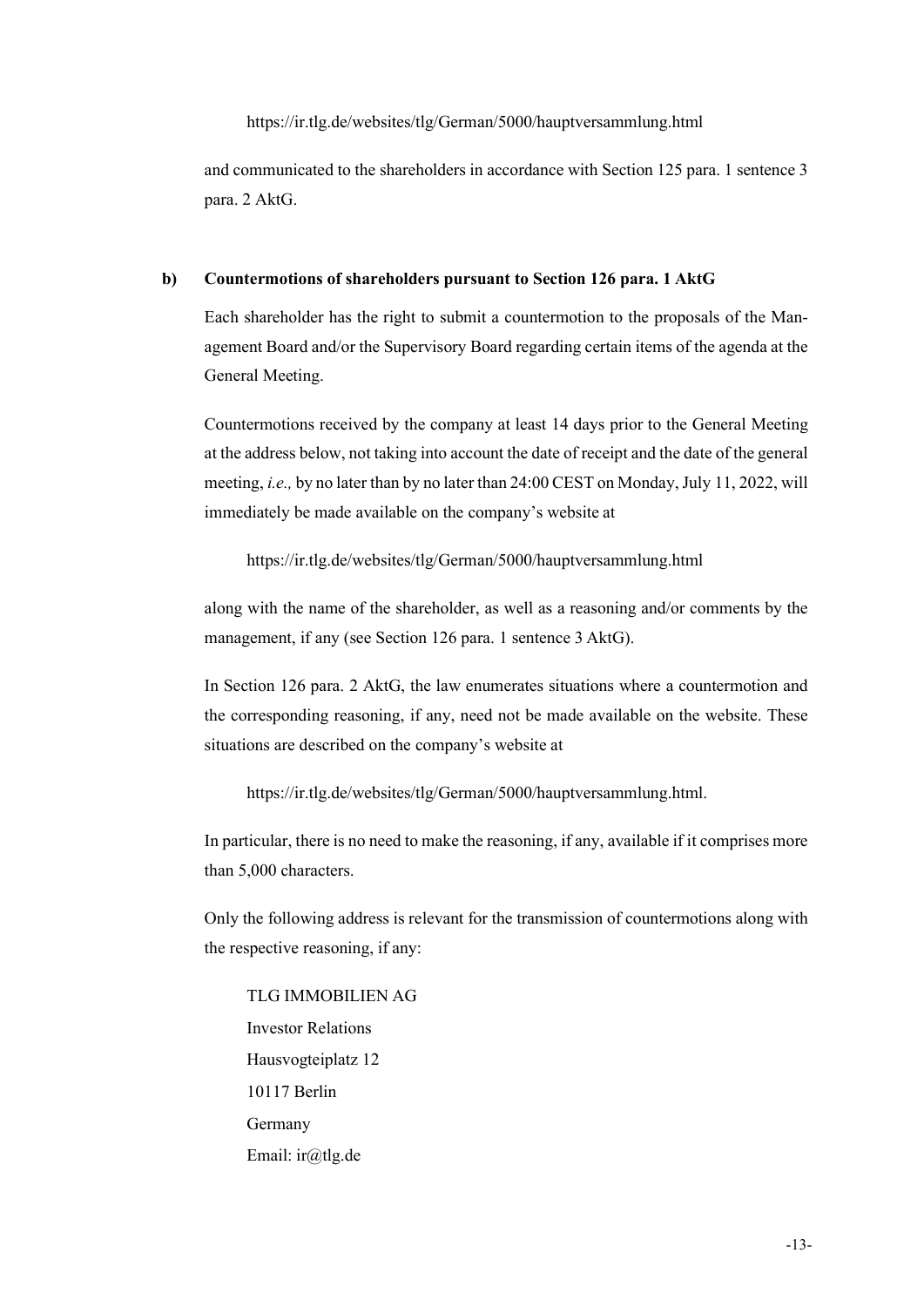Countermotions directed to any other address will not be made available. Shareholders are asked to provide evidence of their status as a shareholder when submitting the countermotion or election proposal.

Countermotions by shareholders which are to be made available in accordance with Section 126 AktG shall be deemed to have been made at the General Meeting if the shareholder making the motion or submitting the nomination has duly proven his/her/its shareholding and has registered for the General Meeting.

#### c) Election proposals of shareholders pursuant to Sections 126, 127 AktG

Each shareholder has the right to submit election proposals for the election of the auditor (agenda item 5) and the election to the Supervisory Board.

Shareholders' election proposals received by the company at least 14 days prior to the General Meeting at the address below, not taking into account the date of receipt and the date of the general meeting, i.e., by no later than 24:00 CEST on Monday, July 11, 2022, will immediately be made available on the company's website at

https://ir.tlg.de/websites/tlg/German/5000/hauptversammlung.html.

Election proposals submitted by shareholders need not be made available if they do not include the name, profession and place of residence of the proposed person. Election proposals do not require a reasoning.

Section 127 sentence 1 AktG in conjunction with Section 126 para. 2 AktG as well as Section 127 sentence 3 AktG in conjunction with Section 124 para. 3 sentence 2 and Section 125 para. 1 sentence 5 AktG enumerate additional reasons for when election proposals by shareholders need not be made available on the company's website. These situations are described on the company's website at

https://ir.tlg.de/websites/tlg/German/5000/hauptversammlung.html.

Election proposals must be submitted to the following address:

TLG IMMOBILIEN AG Investor Relations Hausvogteiplatz 12 10117 Berlin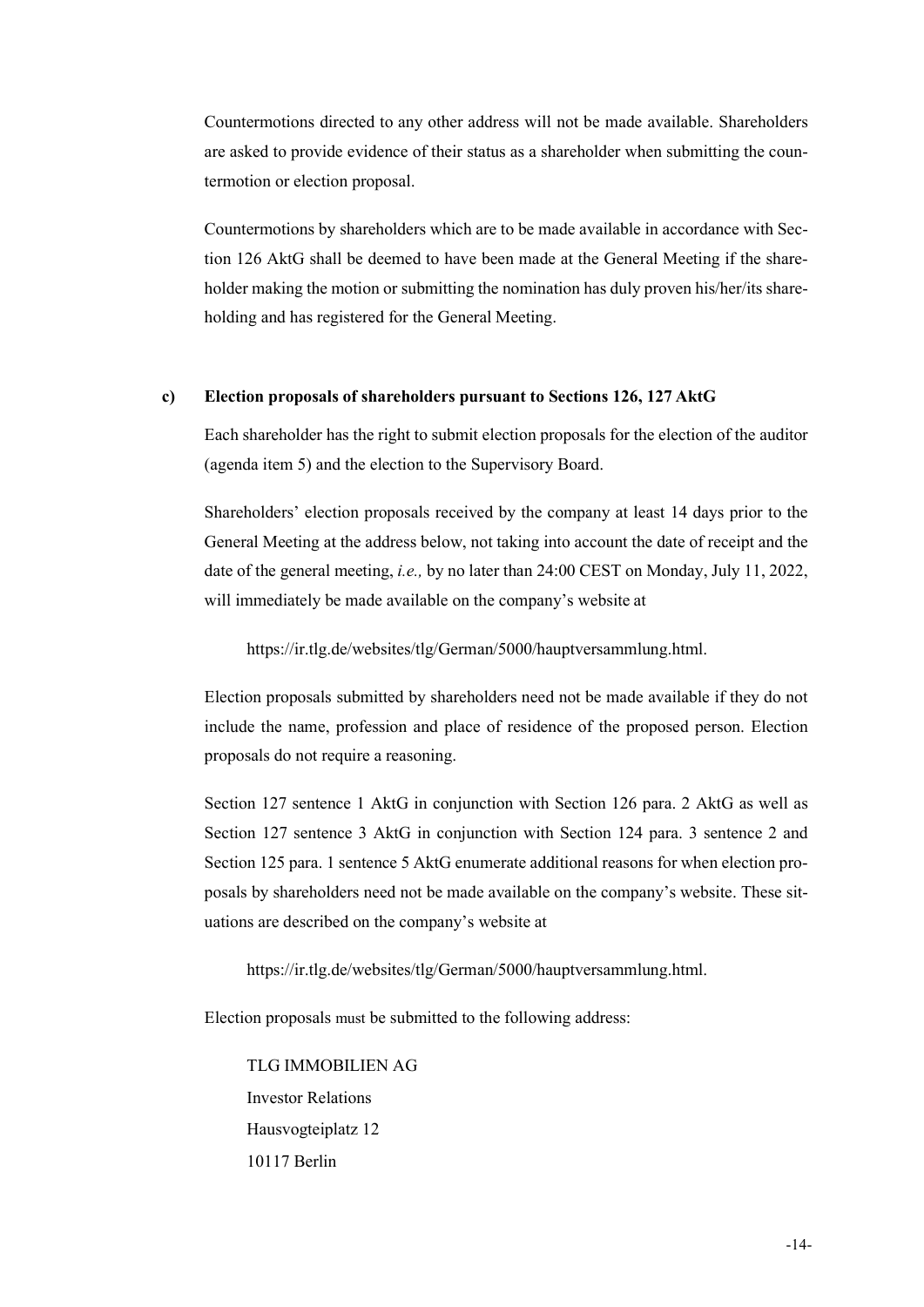Germany

Email: ir@tlg.de

Election proposals directed to any other address will not be made available. No election proposals can be made during the General Meeting.

Proposals for election by shareholders which are to be made available pursuant to Section 126 or Section 127 AktG shall be deemed to have been made at the General Meeting if the shareholder making the proposal or submitting the proposal for election has duly proven his/her/its shareholding and has registered for the General Meeting.

#### d) Right to ask questions pursuant to Section 1 para. 2 no. 3 of the GesRuaCOVBekG

Pursuant to the GesRuaCOVBekG, shareholders who have duly registered and provided evidence of shareholding are given the right to ask questions via electronic communication in connection with the General Meeting.

The Management Board has decided, with the consent of the Supervisory Board, that all questions should be submitted before the General Meeting and no later than Sunday, July 24, 2022, 24:00 CEST, by electronic communication in German using the password-protected Online Portal on the company's website at

https://ir.tlg.de/websites/tlg/German/5000/hauptversammlung.html

in line with the designated procedure.

There is no option to ask questions after the deadline has expired or during the general meeting. The questions will be answered "during" the meeting, unless questions have been answered beforehand on the company's website at

https://ir.tlg.de/websites/tlg/German/5000/hauptversammlung.html.

Pursuant to Section 1 para. 2 sentence 2 GesRuaCOVBekG, the Management Board decides at its own dutiful discretion how to answer questions. When answering questions during the General Meeting, the name of the questioner may only be mentioned if consent to this was given when the question was submitted. Once given, consent may be revoked at any time. Revocation is possible in particular by email to tlg  $hv2022@$ linkmarketservices.de.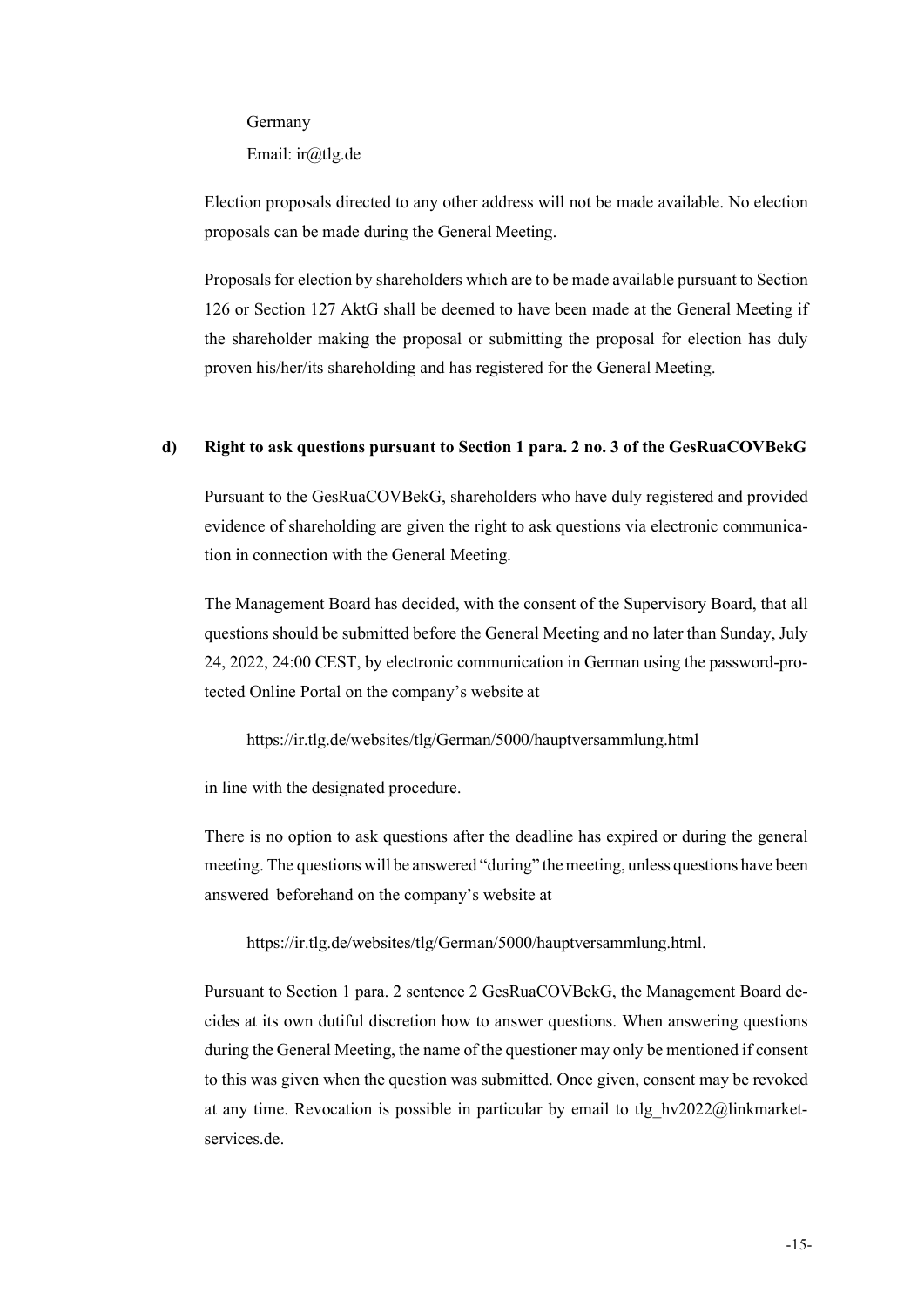#### e) Further information

Further information on the rights of the shareholders pursuant to Sections 122 para. 2, 126 para. 1, 127, 131 para. 1 AktG and Section 1 para. 2 sentence 1 no. 3 of the GesRuaCOVBekG is available on the company's website at

https://ir.tlg.de/websites/tlg/German/5000/hauptversammlung.html.

Also, further information on the issuing of a confirmation of the counting of the votes in accordance with Section 129 para. 5 AktG, which the shareholder may request within a month after the day of the General Meeting, can be found there.

#### 9. Broadcasting of video and audio of the entire General Meeting

The shareholders of the company can follow the entire General Meeting (including question response and votes) from 10:00 am CEST on Tuesday, July 26, 2022 after entering the log-in details in the password-protected online portal on the company's website at

https://ir.tlg.de/websites/tlg/German/5000/hauptversammlung.html.

The option that shareholders can attend the General Meeting pursuant to Section 118 para. 1 sentence 2 AktG even without being present at the meeting place and without a proxy does not exist. In particular, the live transmission does not allow participation in the General Meeting within the meaning of Section 118 para. 1 sentence 2 AktG.

An internet connection and an internet-capable terminal device are required to follow the virtual General Meeting as well as to use the Online Portal and to exercise shareholder rights. In order to be able to optimally play the video and audio transmission of the General Meeting, a stable internet connection with sufficient transmission speed is recommended.

To access the Online Portal, shareholders need their voting card, which will be sent to them after they have duly registered. This voting card contains individual access information with which shareholders can log on to the online portal.

Shareholders will receive further details on the Online Portal together with their voting card as well as on the company's website at

https://ir.tlg.de/websites/tlg/German/5000/hauptversammlung.html.

The company cannot guarantee the functionality and constant availability of the internet services used, the network elements of third parties used, the image and sound transmission or the constant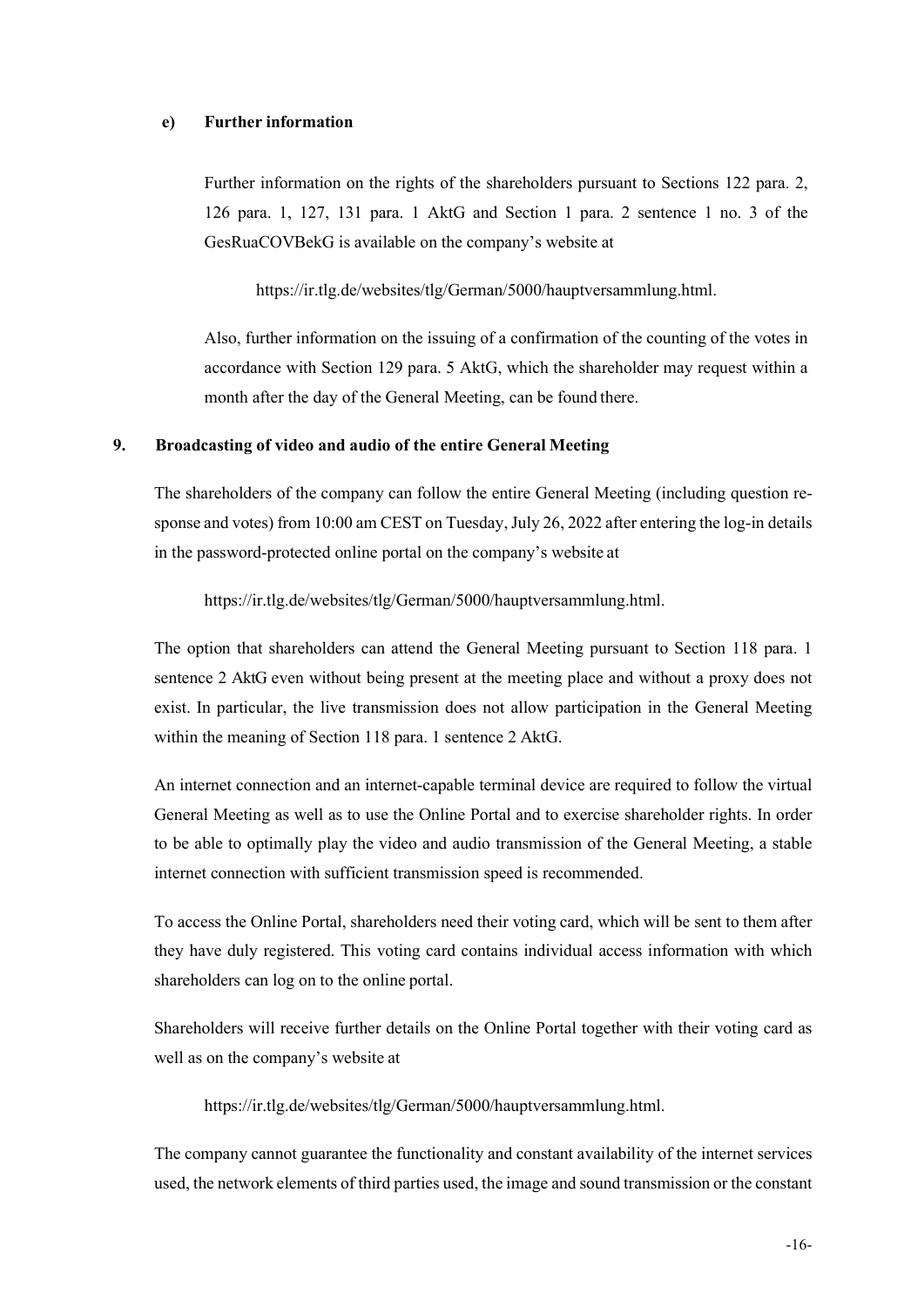availability of the Online Portal. The company therefore recommends that shareholders make early use of the options mentioned above, in particular for exercising their voting rights.

### 10. Objections to resolutions

Shareholders who have exercised their voting rights pursuant to Clause II.5 to 7 of this convocation are given the opportunity to object to resolutions of the general meeting, while waiving the requirement to appear at the general meeting. The objection must be declared by the end of the General Meeting via the Online Portal made available at

https://ir.tlg.de/websites/tlg/German/5000/hauptversammlung.html

by electronic communication to the records. For this purpose, the "Submit Objection" button is provided in the Online-Portal.

## 11. Publications on the website of the company

Following the convocation of the general meeting, the following documents in particular, together with this convocation, will be available on the company's website at

https://ir.tlg.de/websites/tlg/German/5000/hauptversammlung.html.

Regarding agenda items 1 and 2:

 The adopted annual financial statements and the consolidated financial statements as at December 31, 2021 approved by the Supervisory Board, the management report for the company and the Group, including the report of the Supervisory Board for the 2021 financial year.

The aforementioned documents will also be available during the General Meeting on Tuesday, July 26, 2022 on the company's website at

https://ir.tlg.de/websites/tlg/German/5000/hauptversammlung.html.

Any countermotions, election proposals and requests for the inclusion of additional items from shareholders received by the company in due time within the aforementioned periods and required to be published will also be made available via the aforementioned website.

## 12. Shareholder hotline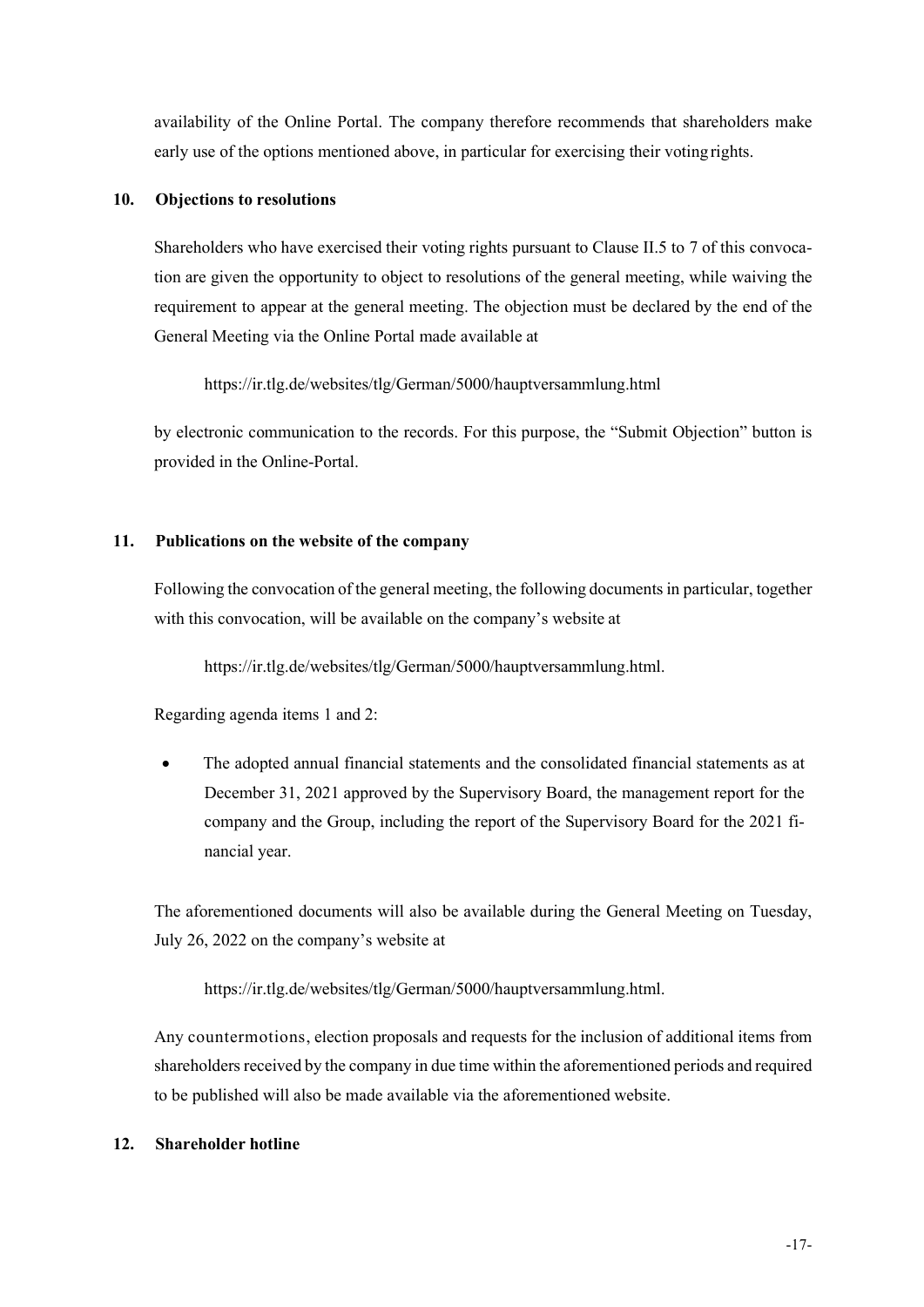For general questions regarding the conduct of the company's virtual General Meeting, shareholders and intermediaries can contact the company by email at

tlg\_hv2022@linkmarketservices.de.

In addition, the shareholder hotline is available from Monday up to and including Friday (except for public holidays) between 9:00 a.m. and 5:00 p.m. (CEST) at the telephone number +49 (89) 21027-220.

# 13. Information on data protection for shareholders

The controller within the meaning of Article 4 no. 7 of Regulation (EU) 2016/679 of the European Parliament and of the Council of April 27, 2016 on the protection of natural persons with regard to the processing of personal data and on the free movement of such data, and repealing Directive 95/46/EC (General Data Protection Regulation) (the "GDPR"), which determines the purposes and means of the processing of personal data is, is:

TLG IMMOBILIEN AG Hausvogteiplatz 12 10117 Berlin Germany Tel.: +49 (0)30 - 2470 50 Email: kontakt@tlg.de

The company's data protection officer can be reached by shareholders (including for questions regarding data protection) as follows:

TLG IMMOBILIEN AG Data Protection Officer Jörg Ohst Hausvogteiplatz 12 10117 Berlin Germany Email: datenschutz@tlg.de

The following categories of personal data are processed as part of the preparation, execution and following up of the General Meeting:

First and surname, title, address, email address;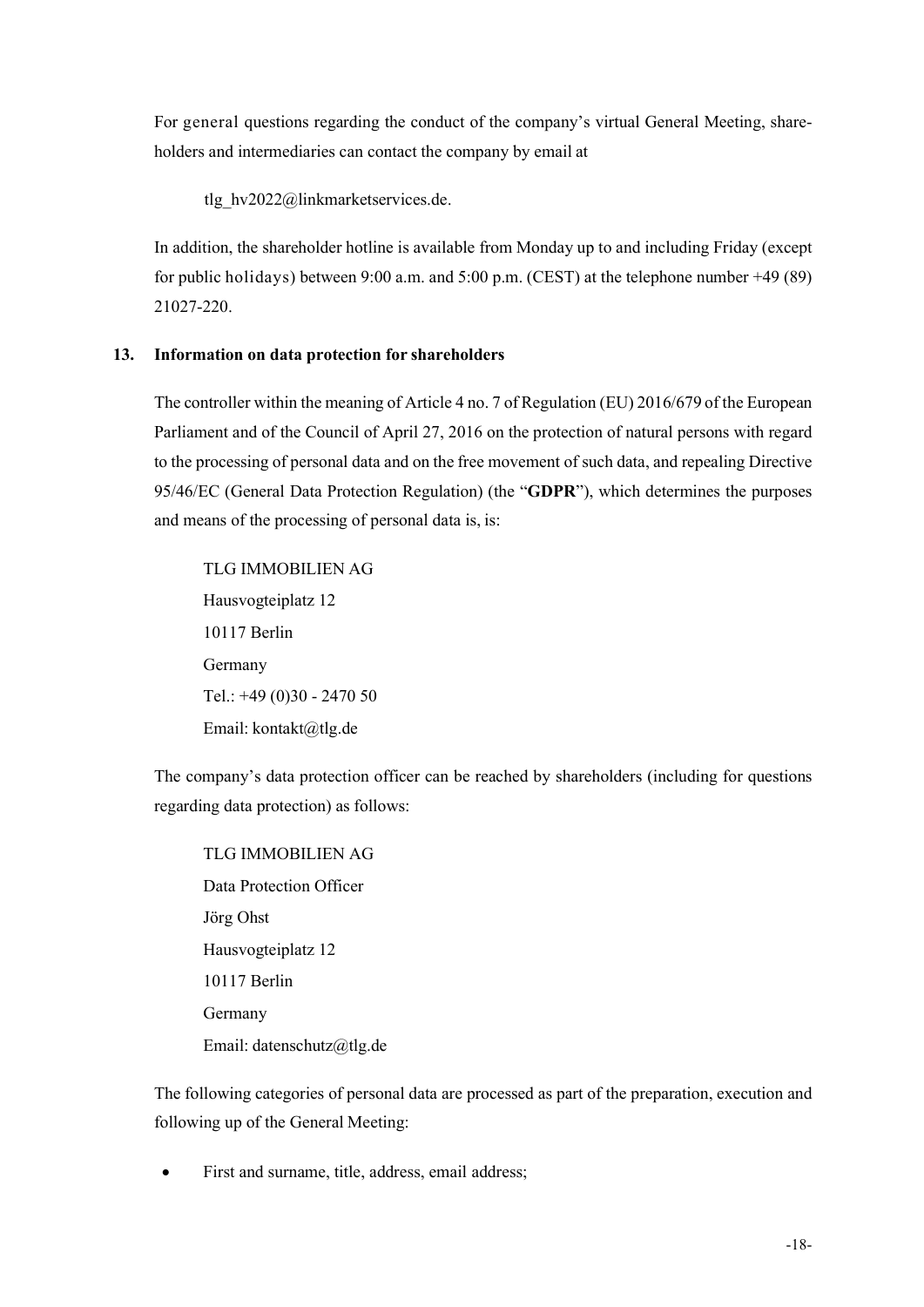- Number of shares, class of shares, type of possession of the shares and number of the voting card, including the access information to the virtual General Meeting;
- in the case of a proxy who may have been nominated by a shareholder, their personal data (in particular their name and place of residence as well as the contact details provided in the context of voting);
- insofar as a shareholder or proxy contacts the company, the company also processes the personal data required to respond to any inquiries (such as the contact information provided by the shareholder or proxy,  $e.g.,$  telephone numbers and email addresses); as well as
- information on the presence, motions, election proposals and requests of shareholders relating to the General Meeting.

In the event of countermotions, election proposals and requests for additional agenda items which must be made publicly available, the company will publish such proposals together with the shareholder's name, online at

https://ir.tlg.de/websites/tlg/German/5000/hauptversammlung.html.

If shareholders make use of the option to ask questions in advance of the General Meeting and to have their questions addressed there, this may take place while designating them by name. However, shareholders can object to the designation by name.

Furthermore, personal data is made available to the shareholders and shareholder representatives in accordance with applicable laws, namely in the form of the list of participants. Shareholders and shareholder representatives have the right to inspect the list of participants for a period of up to two years after the General Meeting (Section 129 para. 4 sentence 2 AktG).

The legal basis for the processing of personal data in accordance with Article 6 para. 1 letter c GDPR is the provisions of the SE Regulation, the AktG and the GesRuaCOVBekG, in particular Sections 118 et seq. AktG and the relevant provisions of the GesRuaCOVBekG (Section 1) in order to prepare, conduct and follow up the General Meeting and to enable shareholders to exercise their rights in connection with the general meeting. In addition, personal data is processed in accordance with Article 6 para. 1 letter f GDPR due to the legitimate interest of the company in the proper execution of the General Meeting, including to enable the exercise of shareholder rights and communication with the shareholders. Furthermore, the processing of personal occurs in certain cases (e.g. when shareholder names are given in the General Meeting) in accordance with Article 6 para. 1 lit. a GDPR on the basis of consent by the affected shareholder.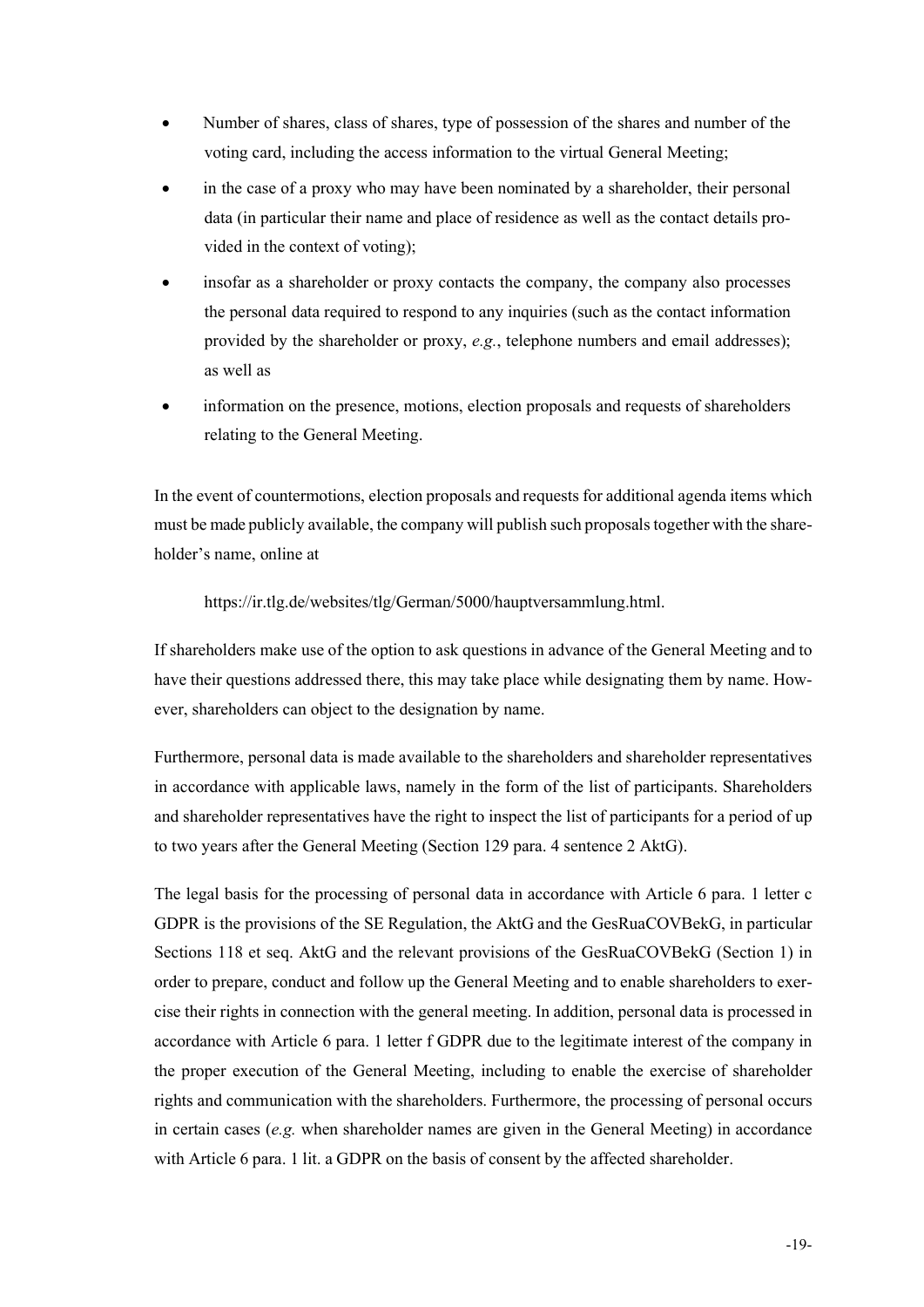The company's service providers that are commissioned for the purpose of organizing the General Meeting only receive personal data from the company to the extent such data is required to provide the requested services and only process the data in accordance with instructions from the company.

The company and the service providers commissioned to do so, respectively, generally receive personal data of a shareholder via the registration office of the intermediary that the shareholder has commissioned to hold their shares in the company (so-called custodian bank).

The storage period for the data recorded in connection with the General Meeting regularly amounts to up to three years, unless the company is legally required to provide evidence and retain data for a longer period of time or where the company has a legitimate interest in further retention, for example in case of judicial and extrajudicial disputes in connection with the General Meeting. After the expiration of the relevant period, personal data will be deleted.

Under certain legal requirements, shareholders have rights to information (Article 15 GDPR), rectification (Article 16 GDPR), erasure (Article 17 GDPR), restriction of processing (Article 18 GDPR) and objection (Article 21 GDPR) with regard to their personal data or their processing. Furthermore, shareholders have a right to data portability pursuant to Article 20 GDPR as well as to Article 7 para. 3 GDPR the right to revoke a consent anytime.

Shareholders can assert these rights against the company free of charge by contacting the company's data protection officer specified above.

Moreover, shareholders have the right to file a complaint with the data protection supervisory authorities pursuant to Article 77 GDPR.

The data protection supervisory authority responsible for the company is:

Berlin Commissioner for Data Protection and Freedom of Information Friedrichstrasse 219 10969 Berlin Germany Tel.: +49 30 13889-0 Fax: +49 30 2155050 Email: mailbox@datenschutz-berlin.de

This convocation has been provided for publication to such media as can be expected to disseminate the information throughout the entire European Union.